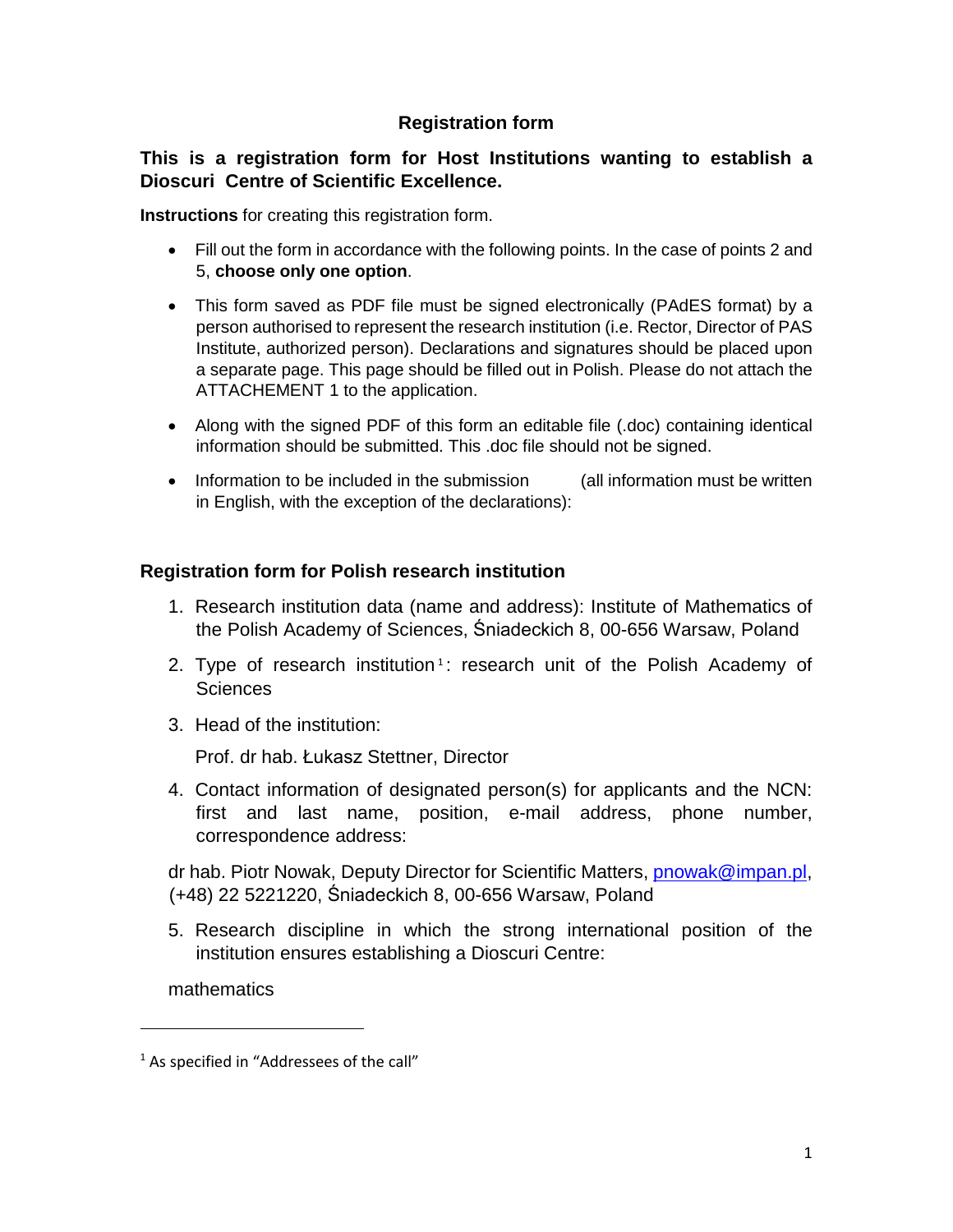6. Description of important research achievements from the selected discipline from the last 5 years including a list of the most important publications, patents, other (*up to one page in A4 format*):

To illustrate the quality of the scientific research conducted at IMPAN, we mention the following publications of the employees of the institute which appeared during last five years: the three monographs:

M.Sabok, J. Zapletal, V. Kanovei, Canonical Ramsey Theory on Polish Spaces, Cambridge Tracts in Mathematics, Vol. 202, 2013.

U. Franz, A. Skalski, Noncommutative Mathematics for Quantum Systems, Cambridge University Press, 2015.

G.Aubrun, A.Skalski and R.Speicher, Quantum Symmetries, Springer Lecture Notes in Mathematics 2189, 2017.

and the following research articles:

A. Kanigowski, B. Fayyad, Multiple mixing for a class of concervative surface flows. Inventiones Math. 203, 555-614 (2016).

G. Levin, F. Przytycki, W. Shen, The Lyapunov exponent of holomorphic maps, Inventiones Math., 205, 363-382 (2016).

M. Sabok, Completeness of the isomorphism problem for the separable C\* algebras, Inventiones Math. 204, 833–868 (2016).

P. Achinger, Wild ramifications and K(\pi,1) spaces, Inventiones Math., 210, 453– 499 (2016).

P. Nowak, Poincaré inequalities and rigidity for actions on Banach spaces, J. Eur. Math. Soc. 17, 689-709 (2015).

C. Batty, R. Chill, Y. Tomilov, Fine scales of of decay of operators, J. Eur. Math. Soc. 18, 853-929 (2016).uctions of k-regular maps using finite local schemes

J. Buczyński, T. Januszkiewicz, J. Jelisiejew, M. Michałek, Constructions of kregular maps using finite local schemes, J. Eur. Math. Soc. online first 2016.

K.Palka, M. Koras, The Coolidge-Nagata conjecture, Duke Math. J. 166, 3085- 3145 (2017).

Y. Gutman, E. Lindenstrauss, M. Tsukamoto, Mean dimension of Zk actions, Geom. Funct. Anal. 26, 778-817 (2016).

M. Daws, P.Fima, A. Skalski, S. White, The Haagerup property for locally compact groups, J. Reine Angewandte Math. (Crelle's J.), 711, 181-229 (2016).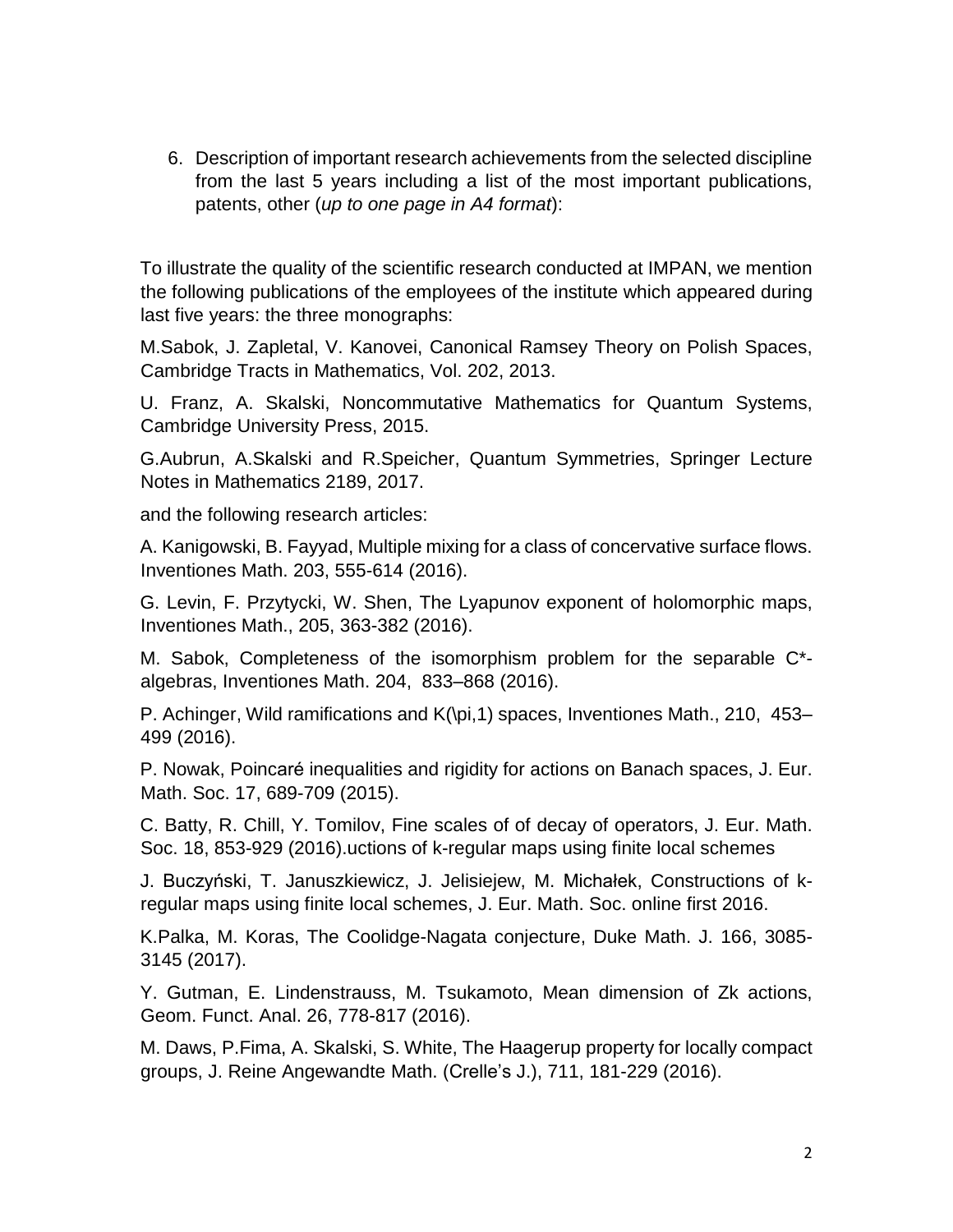Our employees obtained during last years several important prizes. For example M.Sabok received Gödel Prize, and W.Kucharz and F.Przytycki were invited speakers at ICM 2018. The quality of IMPAN's research achievements has been also recognized via the award of several international research grants. In particular IMPAN received many EU-funded grants, such as a COFUND project (IMPACT dedicated for post-docs), a RISE project 'New geometry of quantum groups' (in noncommutative geometry), two IRSES projects: 'Towards regularity' and 'Asymptotics of operator semigroups' (in PDEs and operators of semigroups). Moreover, Piotr W. Nowak and Piotr Achinger received ERC starting grants based at IMPAN. IMPAN has also been a recipient of the Simons Foundation grant to organize a series of thematic semesters.

IMPAN was one of the nodes of the net of organizations participating in VIRGO programme which led to the satisfactory confirmation of the existence of gravitational waves. Prof. Andrzej Królak from IMPAN was the head of the Polish node of the net, VIRGO-POLGRAW.

Our former post-docs and PhD students regularly receive Marie Curie Fellowships, and several Marie Curie post-docs were granted for researchers coming to IMPAN.

7. List of no more than 3 important research projects from the selected discipline awarded in national and international calls to the institution in the last 5 years (title, name of PI, source of funding, amount of funding):

### 1. **RIGIDITY OF GROUPS AND HIGHER INDEX THEORY**

ERC Starting Grant

name of PI: Piotr Nowak

source of funding: European Research Council

amount of funding: 880 625 EUR

### 2. **HOMOTOPY THEORY OF ALGEBRAIC VARIETIES AND WILD RAMIFICATION**

ERC Starting Grant name of PI: Piotr Achinger source of funding: European Research Council amount of funding: 1 007 500 EUR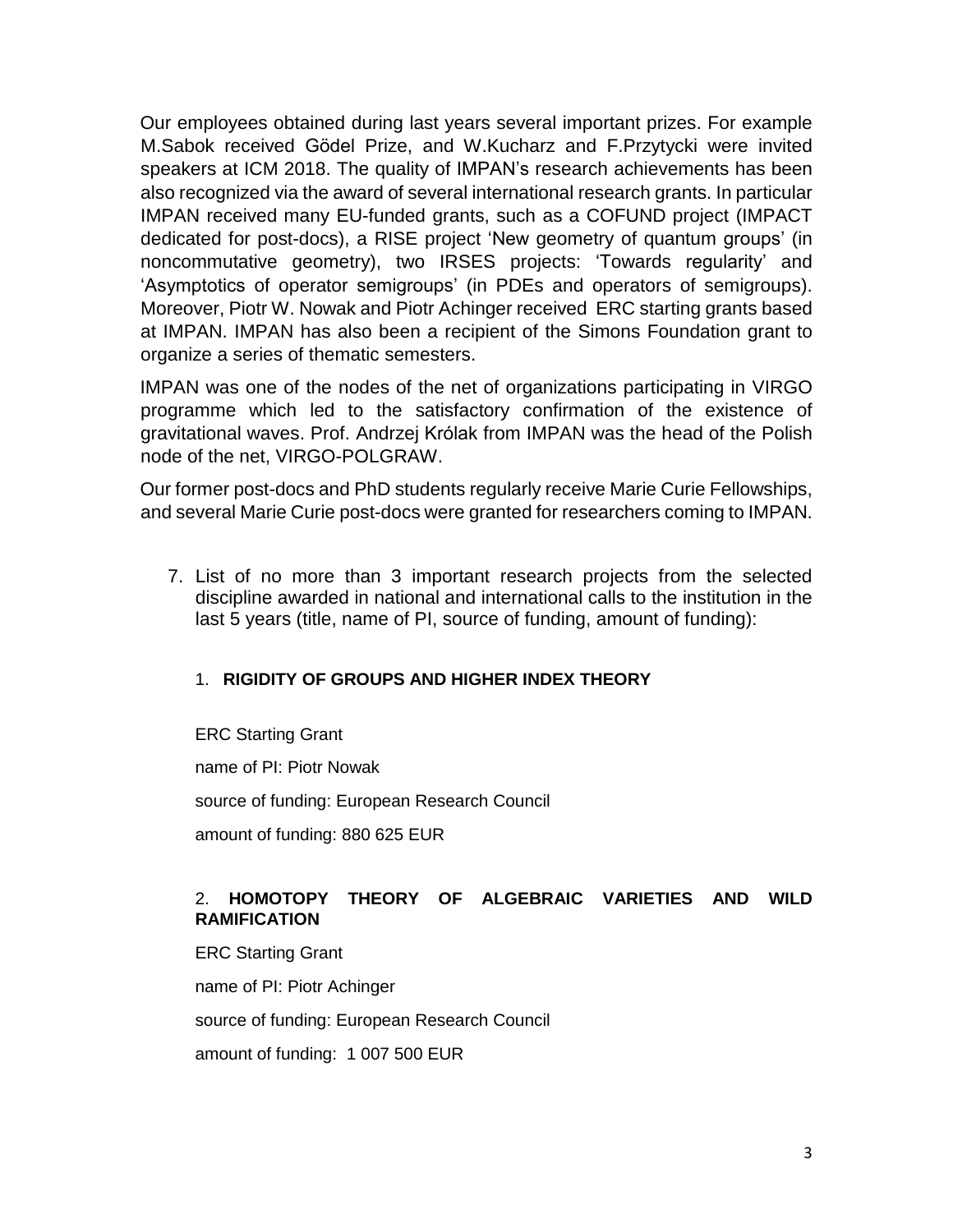#### 3. **DYNAMICAL ASYMPTOTIC COMBINATORICS**

MAESTRO 9 name of PI: Piotr Śniady source of funding: National Science Center (NCN) amount of funding: 2 608 620 PLN

8. Description of the available laboratory and office space for the Dioscuri Centre (*up to one page in A4 format*):

IMPAN will provide up to 3 spacious offices in its headquarters building in Warsaw, which can easily house 5 to 7 mathematicians. If there is need, additional office space in Wroclaw and Krakow branch institutes can be also provided.

Additional possibility is a use of Będlewo Conference Center facilities. This may require some negotiations and may involve certain charges, but in any case a preferential treatment would be given to Dioscuri Center activities.

9. List of the available research equipment for the Dioscuri Centre:

IMPAN provides standard access to research tools: excellent library and internet media via stationary computers.

It is a part of the Polish Academy of Sciences network, which allows to accommodate easily for special computing needs.

- 10.List of the additional benefits (other than listed in call text) that the Institution declares to provide for the Dioscuri Centre (i.e.: additional funds, personal benefits, other) (*up to one page in A4 format*):
	- The Institute pledges 25 000 Euro a year as a discretionary fund of the Dioscuri Center.
	- The Institute in past few years has been hiring 20 to 30 academic jobs every year. Priority of some of these hires, subject to the standard Institute quality control procedures, can be directed towards strenghtening the personnel of the Dioscuri Center.